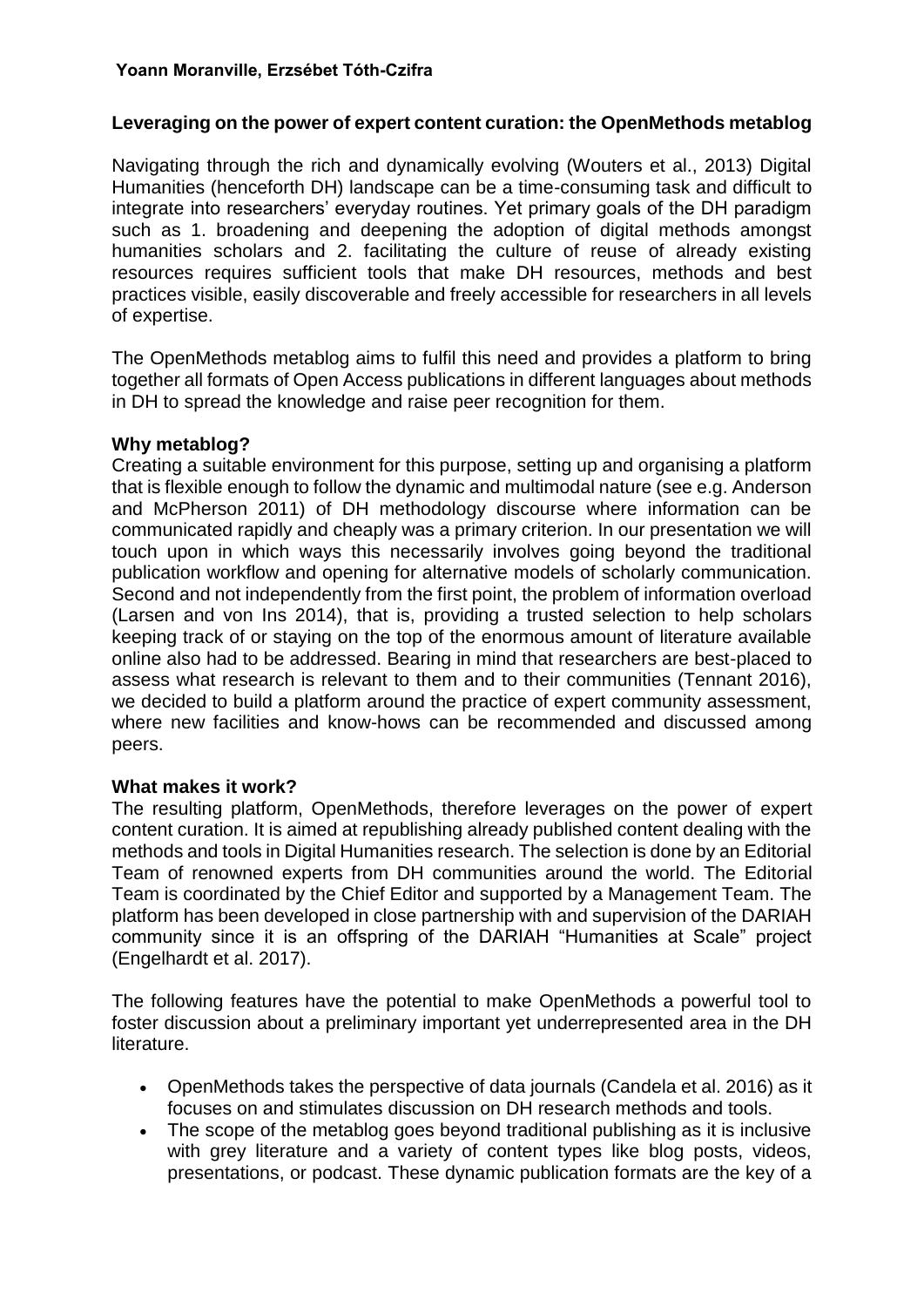flexible and rapid communication and are "recognized and incrementally integrated into more efficient and dynamic workflows of production, improvement, and dissemination of scholarly knowledge in general." (Heller et al. 2014: 191)

• Enhancing visibility and recognition of languages and cultures other than English and therefore weakening the hegemonic position of English language (Rio Riande et al. 2018) within the field has been one of our primary aims. The multilingual character of the platform gives space for the equal representation of bigger and smaller languages and cultures in the DH discourse.

## **How does it work?**

Nomination of Open Access content to republish is not restricted to suggestions of our Editorial Team but is open to everyone, either anonymously or by name via a browser bookmark or the @openmethods\_dh twitter tag. The proposed content is reviewed and discussed by the Editorial Team making the decision about which content should be republished on the metablog. As an enrichment of preselected valuable open access publications, successful nominations are categorised based on the semantic standard TaDiRAH (see also Borek et al. 2016) that makes it easier for the community to find what might be interesting for them and a brief introduction in English is also added to them in which one of our Editors briefly explains their relevance to the DH community. These summaries also give a brief idea of the content for those users who don't have access to the language of the posts.

### **Communities around OpenMethods**

Our goal is to reach and engage the widest possible range of DH communities ranging from scholars taking the first steps towards going digital in their research to DH experts who are shaping specific research areas as representatives for particular methods.

Furthermore, DH journal editors are a special target group within the community as the grey literature republished on the platform may help them to get in contact with the authors to enrich and reorganise the content (i.e. a blog post) in order to produce a publishable article. Building bridges between evolving innovative and more informal components in scholarly communication (like novel content types e.g. blog posts, videos, podcasts or preprints and content evaluation via curation) and the more traditional paradigms of journal publishing, we aim to create an intermediary layer of knowledge creation and dissemination between more informal and more formal spheres of scholarly communication as well as showcase working examples for the alignment and coexistence of such models.

### **Plugins and development**

The platform developed is prepared to be as simple as possible and uses a WordPress instance, one of the simplest CMS available. Developments done for this project and plugins we use are all Open Source. Our power lies with the people behind the platform, not with a technological breakthrough. Talking about reusability, to increase the visibility and discoverability of our posts, we've also created plugins in order to be interoperable with other initiatives like the NERD service that recognises and disambiguates named entities and the search platform Isidore.

The main plugin that we use is PressForward. It enables us to create a simple workflow for our experts as almost all steps of their work (content nomination, discussion, evaluation, publishing, keeping track of published content) can be undertaken within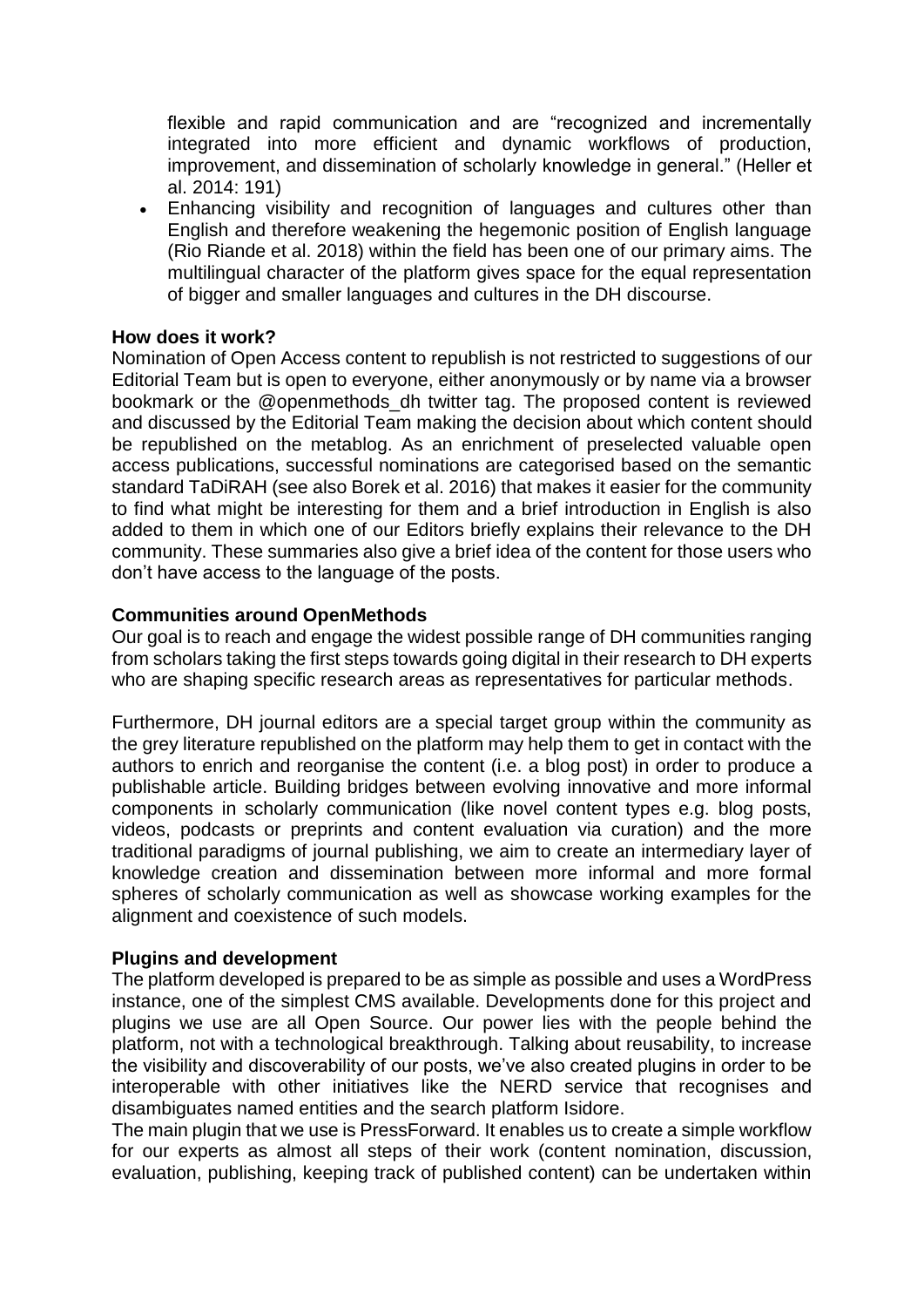this plugin. Since the plugin was a very important part of our architecture we had to make sure it was going to fit every aspects we envisioned while designing the concept of OpenMethods. With this goal in mind we contributed to the core source code of the PressForward plugin e.g. we fixed some bugs and added some features to their tool, which they incorporated in their main Github repository.

# **Desired impact**

OpenMethods is envisioned to benefit the DH community in the following ways.

- Supporting and disseminating emerging open community practices in the use of DH tools and methods and raising competences in digital tools.
- Propagating the culture of reuse by showcasing best practices for the adoption of existing services and their underlying software for different research environments and needs.
- Building a network of experts that can serve as a focus point for bringing together and developing new communities.
- Strengthening the multicultural representation of DH.
- Establishing an expert curation-based model of quality assessment of DH tools, methods and discourse around them that allows for evaluation both pre and post publication and that is independent from journal branding.
- Increasing both the trust towards and the visibility of Open Access scholarship and open best practices in DH research.
- Harmonising and connecting the novel components in scholarly communication with the traditional paradigm of journal publishing.

# **Success criteria, challenges**

However, achieving such goals entails facing a range of difficulties. In our presentation we wish to address the following challenges:

- Finding solutions for long-term incentivisation of the Editors and ensuring that all of them are recognised for their contributions.
- Reaching a critical number of readership as a result of focused outreach strategy (e.g. maintaining an active twitter channel, presenting the platform on DH conferences and forums).
- Finally, we would also like to enhance user experiences in terms of search and discovery. In this respect, finding a right balance in generating automated named entity keywords by NERD and reviewing them by human curation will be a key step forward.

#### · **References**

- **Anderson, S., & McPherson, T.** (2011). Engaging digital scholarship: Thoughts on evaluating multimedia scholarship. *Profession.* (16): 136–151. [Publisher Full Text](http://dx.doi.org/10.1632/prof.2011.2011.1.136)
- **Borek, L., Dombrowski, Q., Perkins, J., & Schöch, C.** (2016). TaDiRAH: a Case Study in Pragmatic Classification. *Digital Humanities Quarterly* 10(1). [Publisher Full Text](http://www.digitalhumanities.org/dhq/vol/10/1/000235/000235.html)

**Candela, L., Castelli, D., Manghi, P., & Tani, A**. (2015). Data Journals: A Survey. *Journal of the Association for Information Science and Technology.* 66(9):1747–1762. [Publisher Full Text](https://onlinelibrary.wiley.com/doi/abs/10.1002/asi.23358)